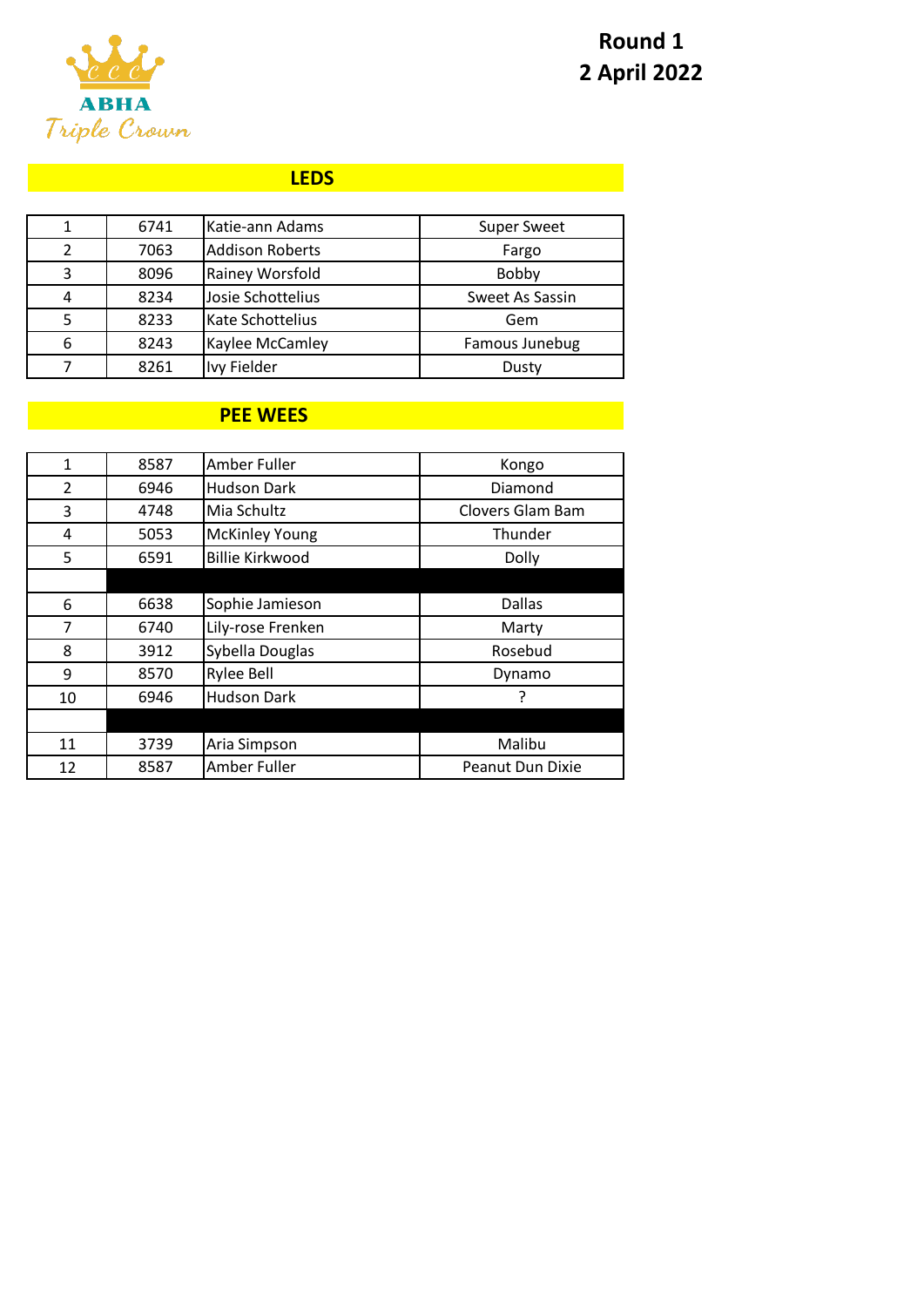#### **JUNIOR 4D**

| $\mathbf{1}$   | 1885 | Mia Dawson                               | <b>Bullet</b>             |
|----------------|------|------------------------------------------|---------------------------|
| $\overline{2}$ | 2238 | <b>Tyra Spring</b>                       | Storm In The Moon         |
| 3              | 6033 | Sidnee Cowan                             | Rattlesnake Jake          |
| 4              | 4255 | Maddy Maccronan                          | Trigger                   |
| 5              | 2855 | Ayda Labuschewski                        | Jatz                      |
|                |      |                                          |                           |
| 6              | 3733 | <b>Teal Borghero</b>                     | Marty                     |
| 7              | 3058 | Casey Bauman                             | Houston                   |
| 8              | 6869 | <b>Chloe Roberts</b>                     | Dexter                    |
| 9              | 3059 | Breanna Bauman                           | Liberty                   |
| 10             | 6969 | Sarah Horrocks                           | Tango                     |
|                |      |                                          |                           |
| 11             | 3171 | Amy Purkis                               | Spins so Smart            |
| 12             | 5443 | Drew Christiansen                        | <b>Pretty Alert</b>       |
| 13             | 3172 | Amarni Young                             | MarbleHil Zippostar       |
| 14             | 8569 | <b>Ruby Bell</b>                         | Tex                       |
| 15             | 3562 | Sarah Maccronan                          | <b>Belle</b>              |
|                |      |                                          |                           |
| 16             | 5444 | Ella Christiansen                        | Down to Jorja             |
| 17             | 5750 | Emi Carlson                              | <b>MC</b>                 |
| 18             | 2855 | Ayda Labuschewski                        | Dashin Dancer             |
| 19             | 3874 | Rebecca Meek                             | Peppy Painted Renegade    |
| 20             | 6033 | Sidnee Cowan                             | Dakoda                    |
|                |      |                                          |                           |
| 21             | 2283 | <b>Tyra Spring</b>                       | Roc N The Style           |
| 22             | 4333 | <b>Chelsea Roberts</b>                   | Lazy D MA Good Hat        |
| 23             | 4525 | <b>Klancy Higgins</b>                    | Katniss                   |
| 24             | 7157 | Jayme Farr                               | On the Spot               |
| 25             | 4011 | Mia Diplock Barron                       | Docs Classic Jet          |
|                |      |                                          |                           |
|                |      |                                          |                           |
|                | 4917 | <b>Chelsea Burness</b>                   |                           |
| 26             |      |                                          | Rowdy                     |
| 27             | 3172 | Amarni Young                             | Miss Moonbar              |
| 28             | 5443 | Drew Christiansen                        | Neon Destiny              |
| 29             | 6926 | Claire Jensen                            | Jet                       |
| 30             | 5469 | Libby Corbet                             | <b>Smart Daddy Diesel</b> |
|                |      |                                          |                           |
| 31             | 5444 | Ella Christiansen                        | Split                     |
| 32             | 2855 | Ayda Labuschewski                        | Sid                       |
| 33             | 6033 | Sidnee Cowan                             | Dashin Saint              |
| 34             | 3058 | Casey Bauman                             | Tomcat                    |
| 35             | 3059 | Breanna Bauman                           | Hard to be Humble         |
|                |      |                                          |                           |
| 36             | 5750 | Emi Carlson                              | Streaka                   |
| 37             | 3171 | Amy Purkis                               | Scooter                   |
| 38             | 6969 | Sarah Horrocks                           | Storm                     |
| 39             | 4333 | Chelsea Roberts                          | Ozzies Dust Ta Fame       |
| 40             | 3562 | Sarah Maccronan                          | Dunston                   |
|                |      |                                          |                           |
| 41             | 8569 | <b>Ruby Bell</b>                         | Johnny                    |
| 42<br>43       | 2238 | <b>Tyra Spring</b><br>954 Bindy Brannock | Just Maybe<br>KitCat      |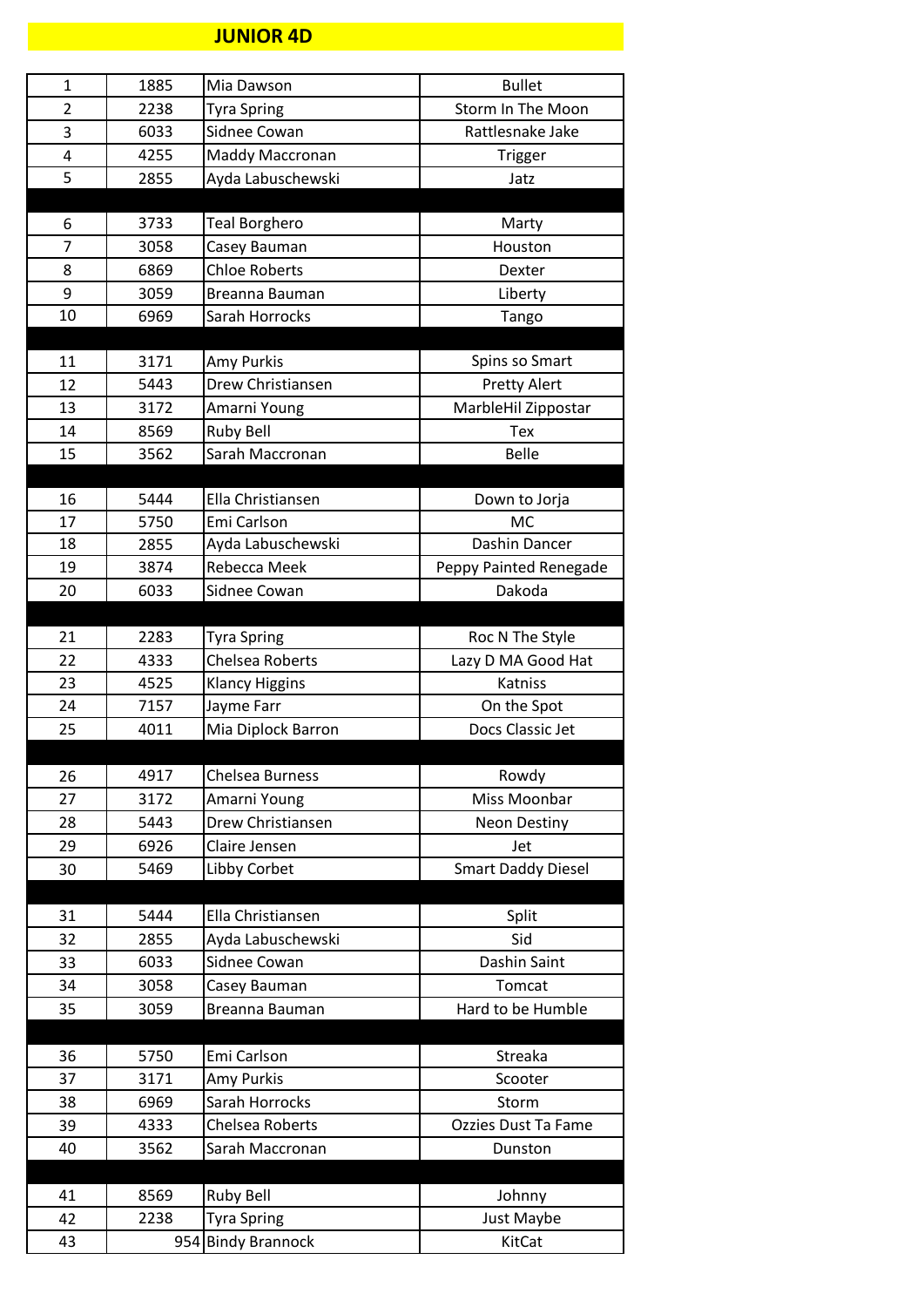|                |      | <b>OPEN 4D</b>         |                                |
|----------------|------|------------------------|--------------------------------|
| $\mathbf{1}$   | 493  | Ella Prow              | Morns Abba Roc                 |
| $\overline{2}$ | 212  | Sharna Worsfold        | Little boom                    |
| 3              | 452  | Dianne Gale            | <b>Bullcamp Bradman</b>        |
| 4              | 544  | Maree Prow             | Plain Jane                     |
| 5              | 3055 | Aleisha O'dell         | Super Vapouretta               |
|                |      |                        |                                |
| 6              | 8554 | Fenella Fletcher       | <b>Tequila Sunset</b>          |
| 7              | 4458 | Berlinda Robson        | Glenmoooroak Lightening        |
| 8              | 643  | Ashleigh Rayner        | <b>Tassas Flirtin Sparkles</b> |
| 9              | 703  | Renee Acton            | <b>Rocs Gold Rascal</b>        |
| 10             | 650  | Emma Benjamin          | Clairs Epic Breeze             |
|                |      |                        |                                |
| 11             | 3069 | <b>Terri Cooke</b>     | Tossa                          |
| 12             | 2146 | Kerri Anderson         | <b>Mentors Gifted Spin</b>     |
| 13             | 2322 | Tsara Hogno            | Tarni                          |
| 14             | 166  | <b>Tori Volker</b>     | <b>Treasured Moments</b>       |
| 15             | 2093 | Kate Benedict          | <b>KTB The Last Mohican</b>    |
|                |      |                        |                                |
| 16             | 5979 | Jennifer Guinea        | <b>Bobby Bingo</b>             |
| 17             | 1222 | Emma Schottelius       | Sweet As Sassin                |
| 18             | 2707 | Jema Slotoshch         | <b>SPThis Hot Spice</b>        |
| 19             | 704  | Annalise Kenny         | Lil Bit A Chisum               |
| 20             | 2855 | Ayda Labuschewski      | Dashin Dancer                  |
| 21             | 5724 | <b>Julie Terry</b>     | Smoko                          |
| 22             | 743  | Sheree Bright          | Mojo Miss                      |
| 23             | 834  | <b>Kristy Smith</b>    | Harleys Solid Roc              |
| 24             | 5975 | Rachelle Richards      | Charmer                        |
| 25             | 835  | Letisha Frenken        | <b>Super Sweet</b>             |
|                |      |                        |                                |
| 26             | 4792 | <b>Maurita Preston</b> | Runamuck                       |
| 27             | 839  | Sara Beak              | <b>Reckless Desire</b>         |
| 28             | 860  | Rachele Malone         | <b>Morning Cruise</b>          |
| 29             | 882  | <b>Fallon Mulhall</b>  | Wattermara Elroy               |
| 30             | 951  | Scott Spreadborough    | Annie                          |
|                |      |                        |                                |
| 31             | 6190 | Jane Nichols           | <b>Rustic All Stars</b>        |
| 32             | 5878 | Sarah McCamley         | Eyesa Lethal                   |
| 33             | 1203 | Ashleigh Morgan        | Penny Ta Fame                  |
| 34             | 1222 | Emma Schottelius       | Ronc Like Celine               |
| 35             | 1634 | Jemma Volker           | Rock N Blondie                 |
|                |      |                        |                                |
| 36             | 1885 | Mia Dawson             | <b>Bullet</b>                  |
| 37             | 2021 | Mikaela Longbottom     | <b>Hot Socks</b>               |
| 38             | 5444 | Ell Christiansen       | Down to Jorja                  |
| 39             | 3171 | Amy Purkis             | Spins so Smart                 |
| 40             | 3562 | Sarah Maccronan        | <b>Belle</b>                   |
| 41             | 469  | <b>Christy Engel</b>   | Ozzies Dust Ta Fame            |
| 42             | 2146 | Kerri Anderson         | <b>Blazing Sunfire</b>         |
| 43             | 6869 | <b>Chloe Roberts</b>   | Dexter                         |
| 44             | 2329 | Kate O'Dea             | Fast Lane Ta Fame              |
| 45             | 2422 | Kay O'Neill            | Imagine A Chance               |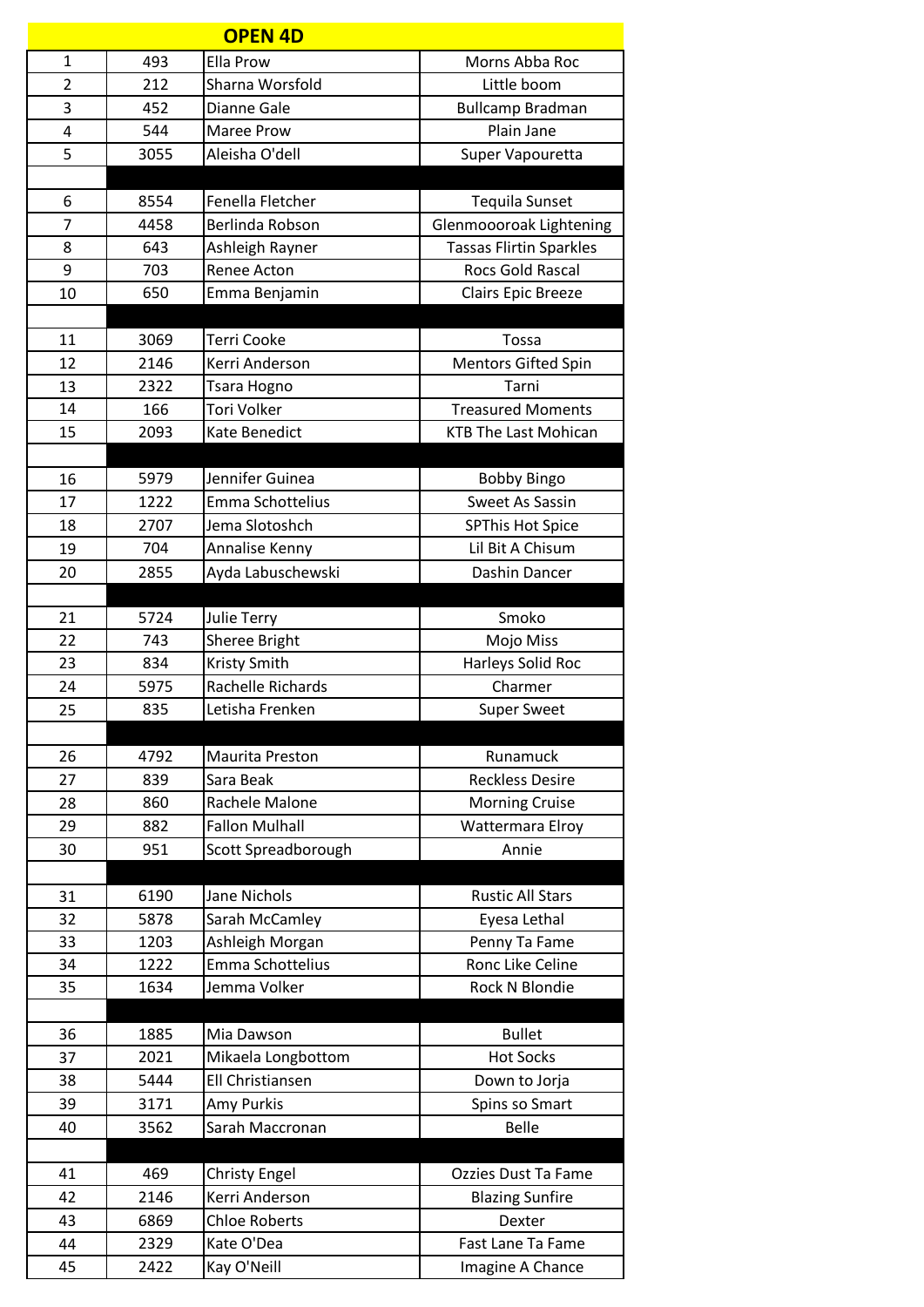| 46       | 2322         | Tsara Hogno                                | Miss Lee                                     |
|----------|--------------|--------------------------------------------|----------------------------------------------|
| 47       | 2871         | <b>Stacey Price</b>                        | Sheeza June Bass                             |
| 48       | 2410         | Kayla Canavan                              | Eysa Sumthin Special                         |
| 49       | ???          | Alyesha Burford                            | Poh                                          |
| 50       | 2093         | Kate Benedict                              | <b>KTB Roc N McCoy</b>                       |
|          |              |                                            |                                              |
| 51       | 2701         | Lisa Tynan                                 | Ambassadors Jet                              |
| 52       | 2598         | Emma Douglas                               | Rosebud                                      |
| 53       | 2854         | Jordon Labuschewki                         | Gypsy                                        |
| 54       | 834          | <b>Kristy Smith</b>                        | Dave                                         |
| 55       | 2855         | Ayda Labuschewski                          | Sid                                          |
|          |              |                                            |                                              |
| 56       | 2910         | Zane Van Hengel                            | Call Me Famous                               |
| 57       | 3055         | Aleisha O'dell                             | Acres Black Eyed Peas                        |
| 58       | 3067         | <b>Stacey Hatch</b>                        | Dart                                         |
| 59       | 3069         | <b>Terri Cooke</b>                         | Spartan                                      |
| 60       | 3171         | Amy Purkis                                 | Scooter                                      |
|          |              |                                            |                                              |
| 61       | 3733         | <b>Teal Borghero</b>                       | Marty                                        |
| 62       | 3807         | Sam Starr                                  | Gidget                                       |
| 63       | 703          | Renee Acton                                | Purple                                       |
| 64       | 4333         | <b>Chelsea Roberts</b>                     | Lazy D MA Good Hat                           |
| 65       | 2021         | Mikaela Longbottom                         | Callie                                       |
|          |              |                                            |                                              |
| 66<br>67 | 4525         | <b>Klancy Higgins</b><br>Catherine Stewart | MP No U Want This                            |
|          | 4545         |                                            | Pirates Cee SS Alabama                       |
|          |              |                                            |                                              |
| 68       | 8568         | Kim Hamilton                               | Tex                                          |
| 69       | 469          | <b>Christy Engel</b>                       | Pirate Spider                                |
| 70       | 4708         | Ash Koch                                   | Split                                        |
|          |              |                                            |                                              |
| 71       | 4792         | Maurita Preston                            | <b>Mighty Mouse</b>                          |
| 72       | 4891         | Alistair Malone                            | <b>Customised Cash</b>                       |
| 73       | 4917         | <b>Chelsea Burness</b>                     | Rowdy                                        |
| 74       | 5323         | <b>Suzy Patteson</b>                       | Dakoda                                       |
| 75       | 2322         | Tsara Hogno                                | Faith                                        |
| 76       |              | <b>Ell Christiansen</b>                    |                                              |
| 77       | 5444<br>5594 | <b>Brooke Pokarier</b>                     | Split<br>Fat Cat                             |
| 78       | 839          | Sara Beak                                  | Kintala Chexels                              |
| 79       | 5724         | Julie Terry                                | Dad's Army                                   |
| 80       | 2855         | Ayda Labuschewski                          | Jatz                                         |
|          |              |                                            |                                              |
| 81       | 835          | Letisha Frenken                            | Red                                          |
| 82       | 643          | Ashleigh Rayner                            | Krystal-brook Pia Dora                       |
| 83       | 2854         | Jordon Labuschewki                         | Tommy                                        |
| 84       | 2093         | Kate Benedict                              | Savannah Sparkles                            |
| 85       | 5979         | Jennifer Guinea                            | Custom Whiskey                               |
|          |              |                                            |                                              |
| 86       | 6035         | Kate Cowan                                 | Dashin Saint                                 |
| 87       | 6382         | Kaylah Small                               | <b>Drift</b>                                 |
| 88       | 6537         | Michaela Monroe                            | Whisper                                      |
| 89<br>90 | 2422<br>6190 | Kay O'Neill<br>Jane Nichols                | <b>EV Idle Acres</b><br><b>Dominant Miss</b> |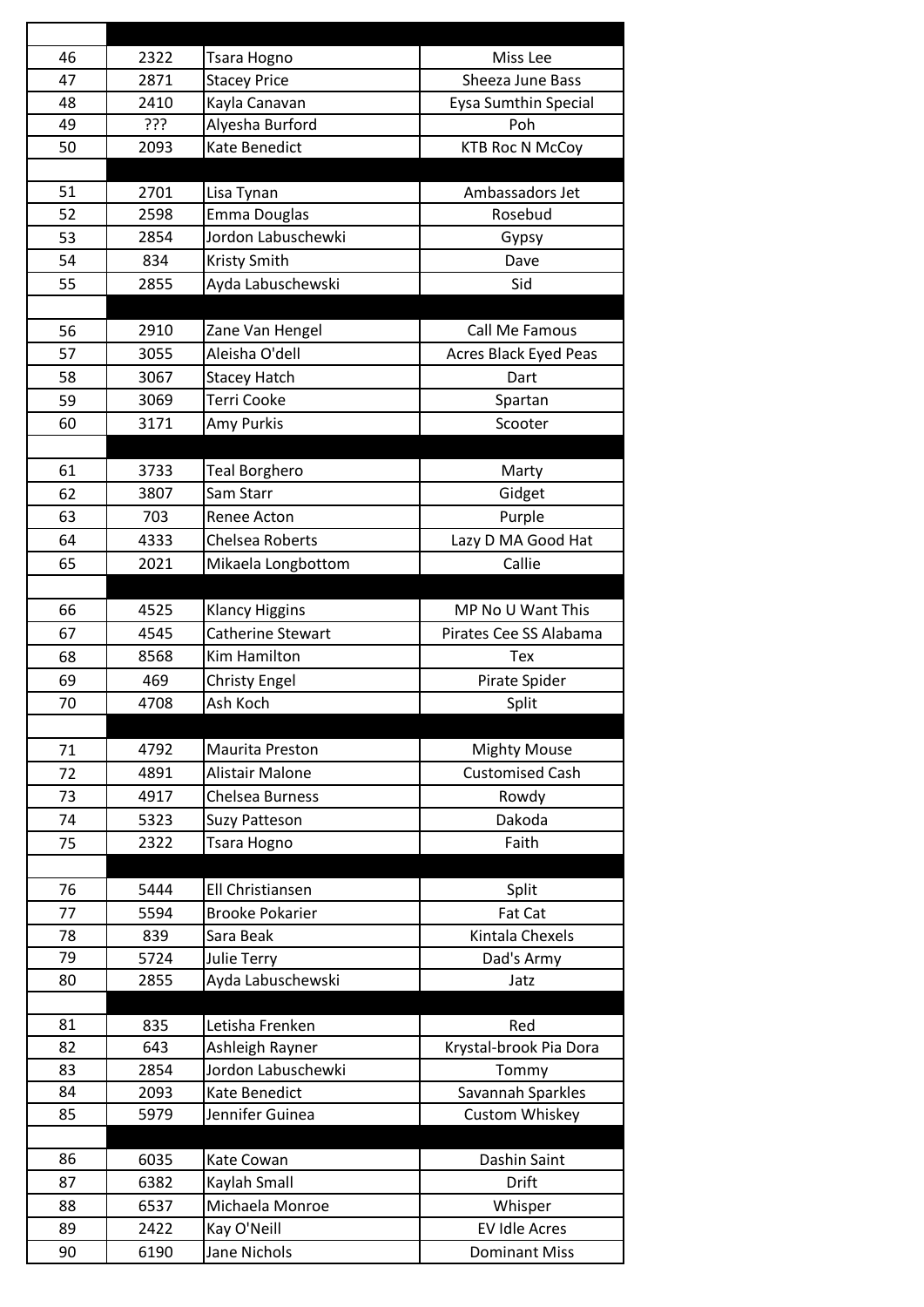| 91  | 7127 | <b>Tass Hulton</b>      | Jessies Schealite        |
|-----|------|-------------------------|--------------------------|
| 92  | 7129 | <b>Chrissy Petersen</b> | <b>Tuff Man Cutter</b>   |
| 93  | 7157 | Jayme Farr              | On the Spot              |
| 94  | 7165 | Ashleigh Geddes         | Shorty                   |
| 95  | 8391 | Barbara Adams           | Tango                    |
|     |      |                         |                          |
| 96  | 8513 | Casey Hopkins           | Oaks Spin N Doll         |
| 97  | 5878 | Sarah McCamley          | Just busy bidding        |
| 98  | 8555 | Leanne Jenkins          | Double A Roc on Mistress |
| 99  | 8557 | Kerry Podham            | Juicy Wiggle             |
| 100 | 8558 | <b>Briahna Larkins</b>  | <b>Waru Warrior</b>      |
|     |      |                         |                          |
| 101 | 5750 | Emi Carlson             | Streaka                  |
| 102 | 8580 | Kate Hollingsworth      | Whylie                   |
| 103 | 2707 | Jema Slotoshch          | Dashin Acres             |
| 104 | 643  | Ashleigh Rayner         | Seligman Spirit          |
| 105 | 1415 | Naomi Breitkreutz       | Zips my daddy            |

### **ROLLOVERS**

| 493  | Ella Prow          | Sheza Rare Pepto       |
|------|--------------------|------------------------|
| 643  | Ashleigh Rayner    | Clovers Glam Bam       |
| 704  | Annalise Kenny     | Viva La Beaver         |
| 704  | Annalise Kenny     | Little Reys Cactus     |
| 5878 | Sarah McCamley     | Famous Junebug         |
| 6761 | Hayley Schulte     | Katie                  |
| 4255 | Sarah MacCronan    | Dunston                |
| 979  | Jamie-Lee Milner   | Gift of Fame           |
| 1146 | Anna Hamilton      | Roc O Denny            |
| 2598 | Emma Douglas       | <b>Dixe</b>            |
| 6761 | Hayley Schulte     | maverick               |
| 3874 | Rebecca Meek       | Peppy Painted Renegade |
| 7127 | <b>Tass Hulton</b> | One Stylish Lass       |
| 5750 | Emi Carlson        | МC                     |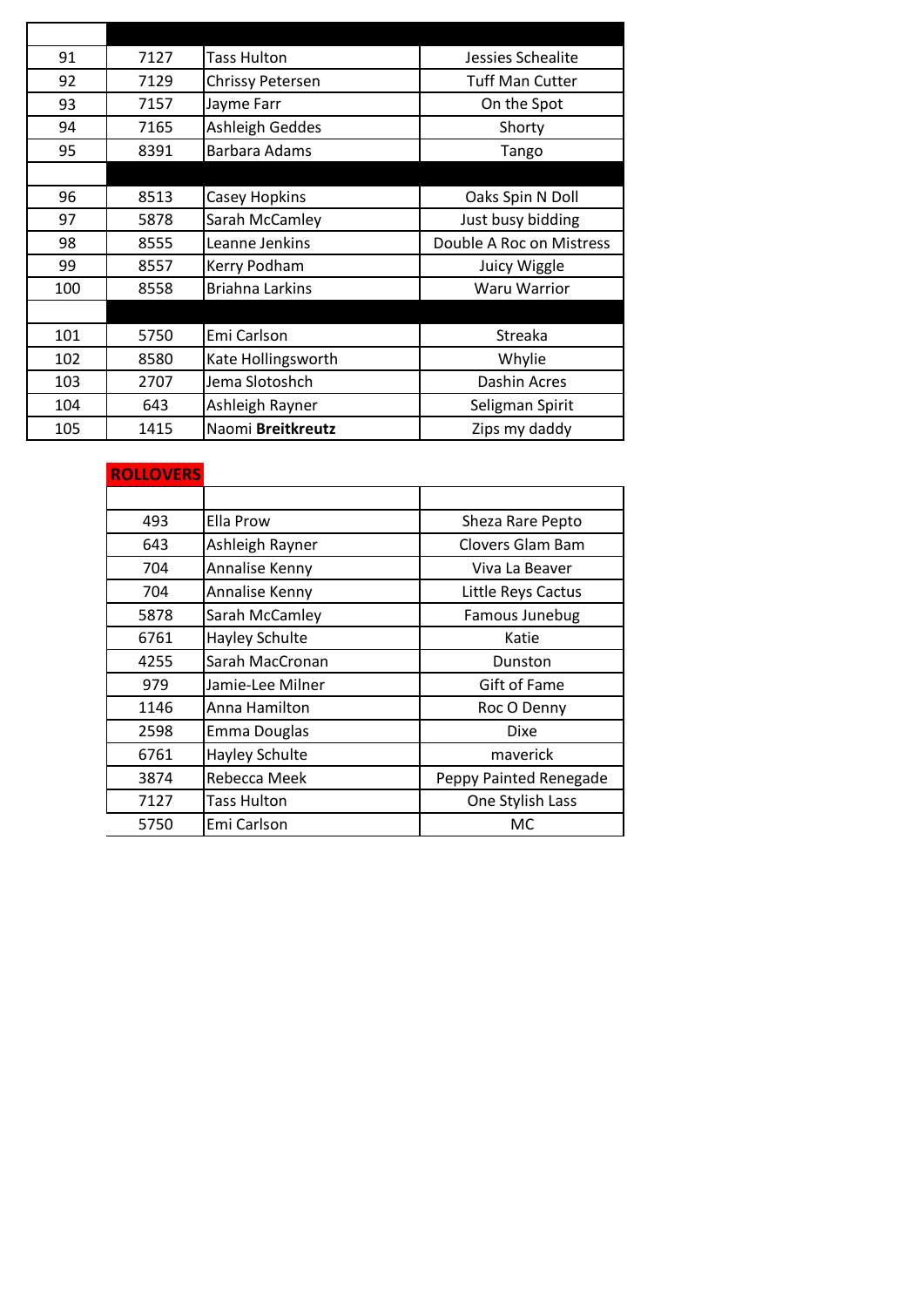#### **MATURITY**

| $\mathbf{1}$   | 452  | Dianne Gale        | <b>Bullcamp Bradman</b>        |
|----------------|------|--------------------|--------------------------------|
| $\overline{2}$ | 493  | <b>Ella Prow</b>   | Morns Abba Roc                 |
| 3              | 704  | Annalise Kenny     | Viva La Beaver                 |
| 4              | 650  | Emma Benjamin      | Clairs Epic Breeze             |
| 5              | 703  | Renee Acton        | <b>Rocs Gold Rascal</b>        |
|                |      |                    |                                |
| 6              | 743  | Sheree Bright      | Mojo Miss                      |
| $\overline{7}$ | 860  | Rachele Malone     | <b>Morning Cruise</b>          |
| 8              | 979  | Jamie-Lee Milner   | <b>Gift of Fame</b>            |
| 9              | 3874 | Rebecca Meek       | Peppy Painted Renegade         |
| 10             | 3055 | Aleisha O'dell     | Super Vapouretta               |
|                |      |                    |                                |
| 11             | 2598 | Emma Douglas       | <b>Dixe</b>                    |
| 12             | 1203 | Ashleigh Morgan    | Lions Share of Fame            |
| 13             | 1634 | Jemma Volker       | <b>Rock N Blondie</b>          |
| 14             | 2093 | Kate Benedict      | <b>KTB Roc N McCoy</b>         |
| 15             | 5979 | Jennifer Guinea    | Custom Whiskey                 |
|                |      |                    |                                |
| 16             | 1146 | Anna Hamilton      | Roc O Denny                    |
| 17             | 4545 | Catherine Stewart  | Pirates Cee SS Alabama         |
| 18             | 5750 | Emi Carlson        | <b>MC</b>                      |
| 19             | 4708 | Ash Koch           | Split                          |
| 20             | 6382 | Kaylah Small       | Drift                          |
|                |      |                    |                                |
| 21             | 6761 | Hayley Schulte     | maverick                       |
| 22             | 7127 | <b>Tass Hulton</b> | One Stylish Lass               |
| 23             | 643  | Ashleigh Rayner    | <b>Tassas Flirtin Sparkles</b> |
| 24             | 704  | Annalise Kenny     | Little Reys Cactus             |
| 25             | 7157 | Jayme Farr         | On the Spot                    |